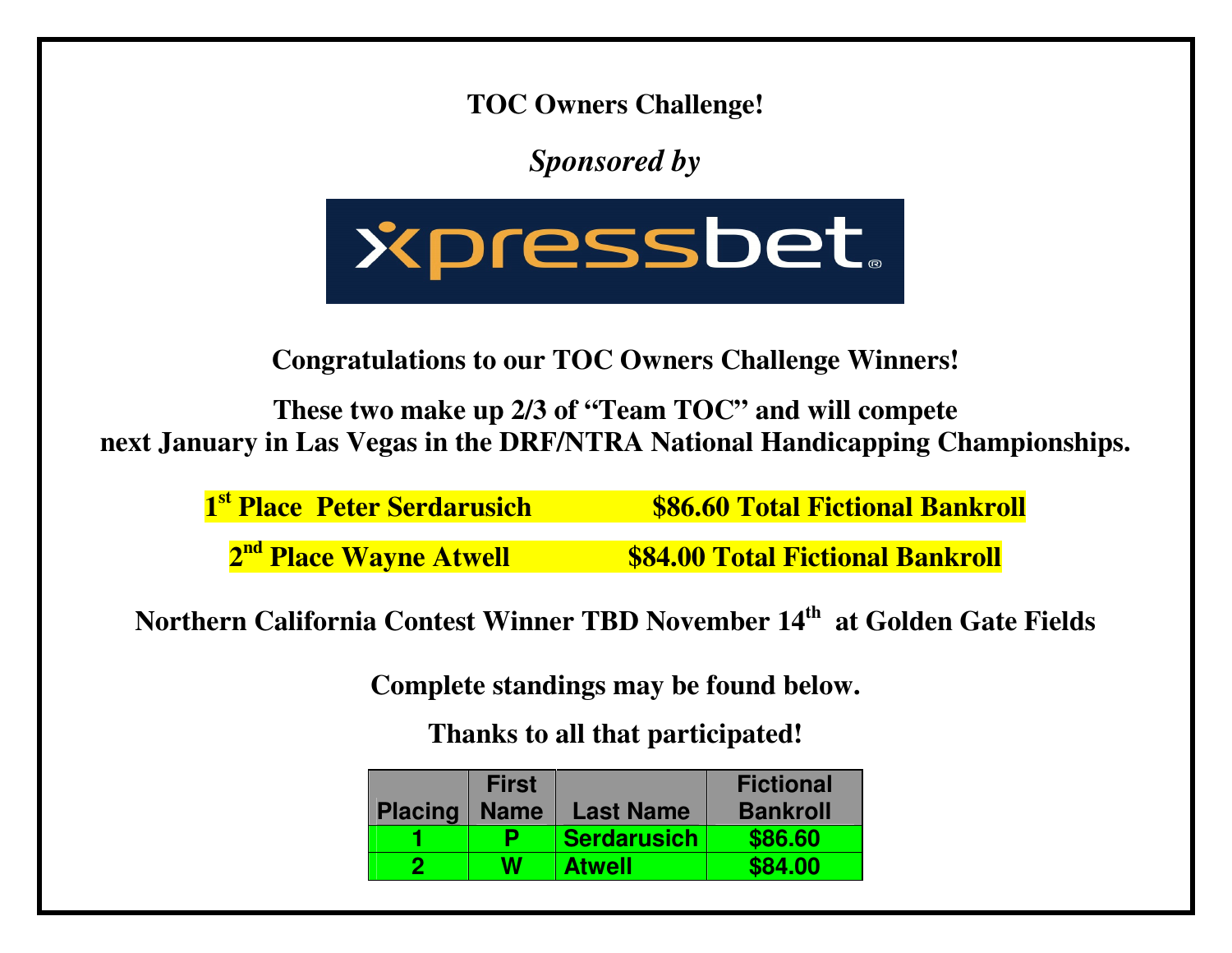| 3              | J                     | <b>Begley</b>  | \$77.80 |
|----------------|-----------------------|----------------|---------|
| 4              | B                     | Wiesner        | \$70.20 |
| 5              | Α                     | Mindell        | \$67.80 |
| 6              | $\overline{\text{c}}$ | Closson        | \$64.80 |
| 7              | D                     | Atwell         | \$64.00 |
| $\overline{7}$ | J                     | Downes         | \$64.00 |
| 8              | B                     | Tjosvold       | \$59.60 |
| 9              | J                     | Strang         | \$56.20 |
| 10             | J                     | Kinslow        | \$53.60 |
| 10             | J                     | Lovett         | \$53.60 |
| 11             | B                     | <b>Burns</b>   | \$47.60 |
| 12             | C                     | Yamada         | \$45.00 |
| 13             | $\mathsf{R}$          | Downes         | \$43.80 |
| 14             | J                     | <b>Summers</b> | \$43.60 |
| 15             | N                     | Palermino      | \$43.40 |
| 16             | G                     | Seidler        | \$42.40 |
| 17             | J                     | Santos         | \$40.80 |
| 18             | R                     | Thornburgh     | \$40.40 |
| 19             | P                     | Moehrke        | \$39.60 |
| 20             | L                     | Thornburgh     | \$38.20 |
| 21             | E                     | Miller         | \$35.60 |
| 22             | D                     | Beardsworth    | \$35.40 |
| 23             | $\mathsf R$           | Zaniboni       | \$32.20 |
| 24             | F                     | Scantoni       | \$30.00 |
| 25             | P                     | Selvig         | \$29.60 |
| 26             | P                     | Gallegos       | \$28.00 |
| 27             | B                     | Ramsey         | \$26.80 |
| 28             | M                     | Adum           | \$24.80 |
| 29             | М                     | The Mersad     | \$24.40 |
| 30             | S                     | McDonald       | \$23.60 |
| 31             | Ro                    | Goldfarb       | \$23.40 |
| 32             | D                     | Lindo          | \$23.20 |
| 33             | D                     | Pham           | \$21.80 |
| 34             | D                     | Knudson        | \$21.40 |
| 35             | N                     | Alpino         | \$21.20 |
| 36             | А                     | Hill           | \$21.00 |
| 37             | $\mathsf C$           | St. Marie      | \$20.80 |
| 38             | P                     | Park           | \$20.20 |
| 39             | J                     | Kellogg        | \$20.00 |
| 39             | А                     | Santos         | \$20.00 |